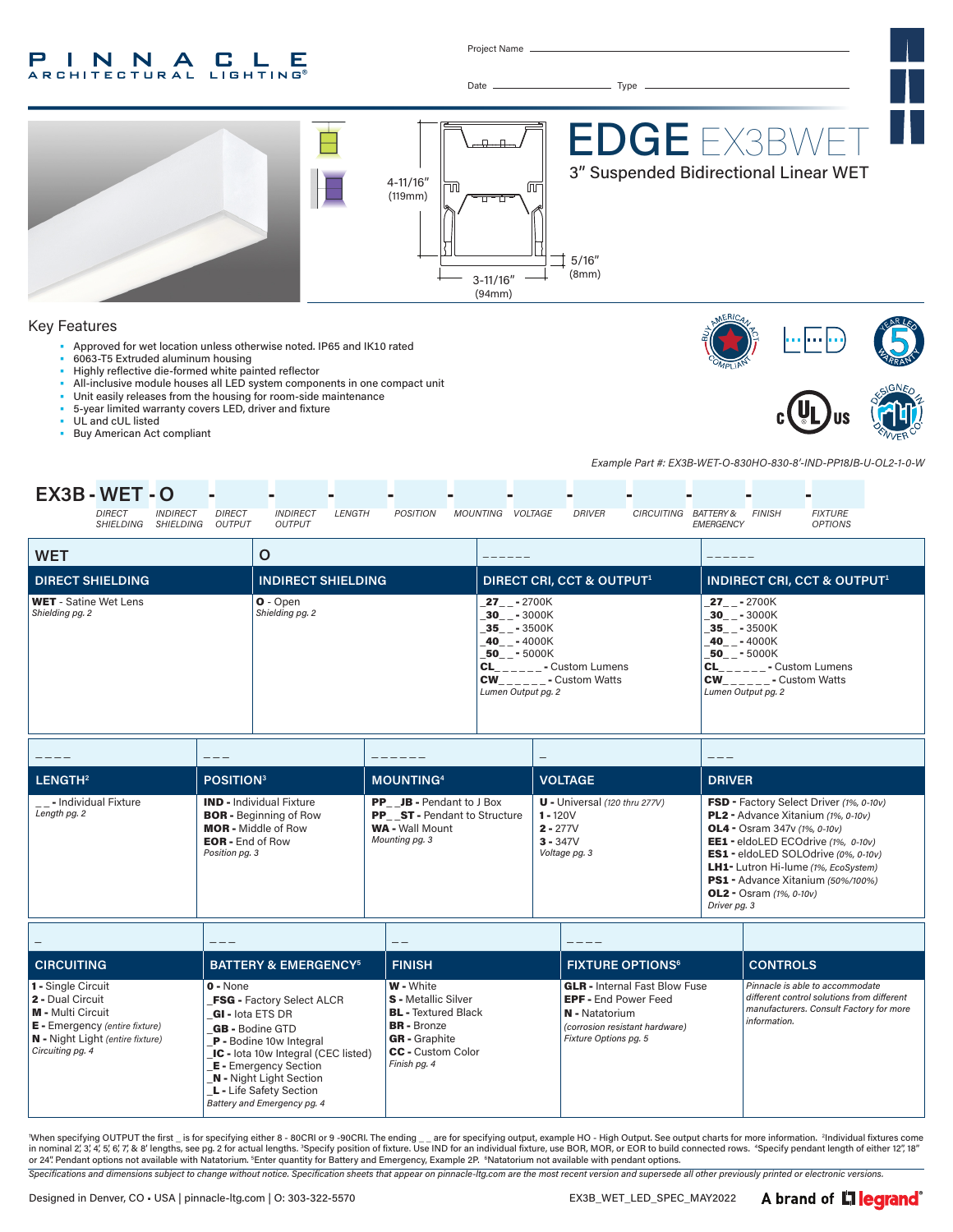





# Direct Shielding **Indirect Shielding Indirect Shielding**





## **Output**

- Specify either 80 or 90 CRI
- Longer lead-time may apply for 90 CRI. Consult factory

### • 80 CRI = R9≥19 and 90 CRI = R9≥61

| <b>Custom Output-Lumens OR Wattage</b> |                                                     |          |              |                                                           |            |                              |       |                                                                                                                                                    |
|----------------------------------------|-----------------------------------------------------|----------|--------------|-----------------------------------------------------------|------------|------------------------------|-------|----------------------------------------------------------------------------------------------------------------------------------------------------|
| CL<br><b>CW</b>                        | Specify CRI, CCT and desired lumens (i.e. CL835400) |          |              |                                                           |            |                              |       | Specify lumens between standard offering listed below. Lumens are specified per color temp<br>Specify watts between standard offering listed below |
|                                        | Specify CRI, CCT and desired wattage (i.e. CW9407)  |          |              |                                                           |            |                              |       |                                                                                                                                                    |
| <b>80 CRI</b><br><b>Direct</b>         |                                                     |          |              |                                                           |            | <b>Indirect</b>              |       |                                                                                                                                                    |
|                                        | Color                                               | Output   | <b>Watts</b> | <b>Shielding</b><br><b>WET</b><br>Satine Wet<br>Lumens/ft | <b>LPW</b> | о<br>Open<br>Lumens/ft   LPW |       |                                                                                                                                                    |
| 830                                    | 3000K                                               | Standard | 4.3          | 426                                                       | 98.5       | 669                          | 154.7 |                                                                                                                                                    |
| <b>830HO</b>                           | 3000K                                               | High     | 8.7          | 769                                                       | 88.1       | 1208                         | 138.5 |                                                                                                                                                    |
| 835                                    | 3500K                                               | Standard | 4.3          | 434                                                       | 100.3      | 682                          | 157.7 |                                                                                                                                                    |
| 835HO                                  | 3500K                                               | High     | 8.7          | 785                                                       | 90.0       | 1233                         | 141.3 |                                                                                                                                                    |
| 840                                    | 4000K                                               | Standard | 4.3          | 447                                                       | 103.4      | 702                          | 162.3 |                                                                                                                                                    |
| <b>840HO</b>                           | 4000K                                               | High     | 8.7          | 807                                                       | 92.5       | 1268                         | 145.3 |                                                                                                                                                    |
| 850                                    | 5000K                                               | Standard | 4.3          | 446                                                       | 103.1      | 700                          | 161.8 |                                                                                                                                                    |
| <b>850HO</b>                           | 5000K                                               | High     | 8.7          | 805                                                       | 92.3       | 1265                         | 145.0 |                                                                                                                                                    |
| <b>90 CRI</b>                          |                                                     |          |              | <b>Direct</b>                                             |            | <b>Indirect</b>              |       |                                                                                                                                                    |
| 927                                    | 2700K                                               | Standard | 4.3          | 336                                                       | 77.7       | 528                          | 122.1 |                                                                                                                                                    |
| <b>927HO</b>                           | 2700K                                               | High     | 8.7          | 608                                                       | 69.7       | 955                          | 109.5 |                                                                                                                                                    |
| 930                                    | 3000K                                               | Standard | 4.3          | 361                                                       | 83.5       | 567                          | 131.1 |                                                                                                                                                    |
| <b>930HO</b>                           | 3000K                                               | High     | 8.7          | 652                                                       | 74.7       | 1025                         | 117.5 |                                                                                                                                                    |
| 935                                    | 3500K                                               | Standard | 4.3          | 381                                                       | 88.1       | 599                          | 138.5 |                                                                                                                                                    |
| 935HO                                  | 3500K                                               | High     | 8.7          | 689                                                       | 79.0       | 1083                         | 124.1 |                                                                                                                                                    |
| 940                                    | 4000K                                               | Standard | 4.3          | 382                                                       | 88.3       | 600                          | 138.7 |                                                                                                                                                    |
| <b>940HO</b>                           | 4000K                                               | High     | 8.7          | 690                                                       | 79.1       | 1084                         | 124.2 |                                                                                                                                                    |

## Length

| $\mathbf{2}$              | 3                         | 4                         | 5                         | 6                         |                           | 8                         |
|---------------------------|---------------------------|---------------------------|---------------------------|---------------------------|---------------------------|---------------------------|
| <b>Individual Fixture</b> | <b>Individual Fixture</b> | <b>Individual Fixture</b> | <b>Individual Fixture</b> | <b>Individual Fixture</b> | <b>Individual Fixture</b> | <b>Individual Fixture</b> |
| 27-1/8" (689mm)           |                           |                           |                           |                           |                           |                           |
|                           | 39" (991mm)               |                           |                           |                           |                           |                           |
|                           |                           | $50-3/4''$ (1289mm)       |                           |                           |                           |                           |
|                           |                           |                           | 62-5/8" (1591mm)          |                           |                           |                           |
|                           |                           |                           |                           | 74-5/8" (1895mm)          |                           |                           |
|                           |                           |                           |                           |                           | 86-1/2" (2197mm)          |                           |
|                           |                           |                           |                           |                           |                           | 98-3/8" (2499mm)          |

*Specifications and dimensions subject to change without notice. Specification sheets that appear on pinnacle-ltg.com are the most recent version and supersede all other previously printed or electronic versions.* EX3B\_WET\_LED\_SPEC\_MAY2022 Designed in Denver, CO • USA | pinnacle-ltg.com | O: 303-322-5570 F: 303-322-5568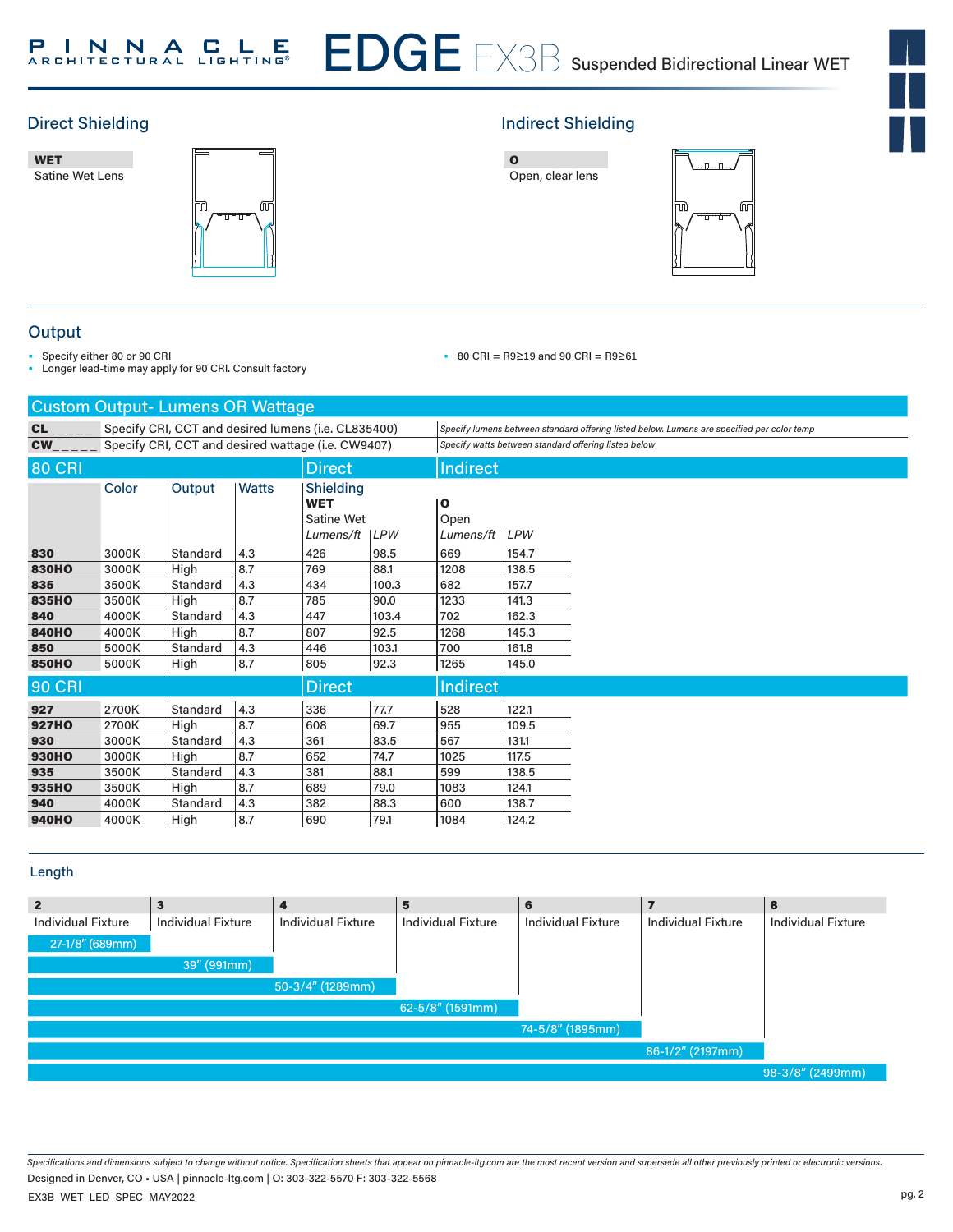## Position

- When making rows with EDGE Wet, the rows must be ordered as individual units with a position specified
- Positions can either be "BOR" Beginning of Row, "MOR" Middle of Row, or "EOR" End of Row
- The connection between fixtures is less than 1/8"
- For single, non-connected units, specify as "IND" for individual

| <b>IND</b>         | <b>BOR</b>                    | <b>MOR</b>    | <b>EOR</b> |
|--------------------|-------------------------------|---------------|------------|
| Individual Fixture | <sup>I</sup> Beginning of Row | Middle of Row | End of Row |

## Mounting

- 1/2" diameter rigid stem pendant and wall mount available
- Specify overall pendant length of 12", 18" or 24"
- Specify pendant length in ordering code (PP12JB)
- End trims and power cord attached at factory
- Canopies and pendants match fixture finish, see Finish section for additional details
- Approved for wet location unless otherwise noted
- Refer to installation instructions during installation at the jobsite
- Fixtures may only be installed with the direct lens facing down. For an in-wall application with the lens facing outward, please see the EDGE Wet Recessed Spec Sheet.

| <b>PP</b><br>JB        | Pendant Pipe to J-Box     |
|------------------------|---------------------------|
| <b>PP</b><br><b>ST</b> | Pendant Pipe to Structure |
| <b>WA</b>              | <b>Wall Mount</b>         |



## Voltage Driver (1999) and the United States of the United States of the Driver

Some EDGE Wet configurations will not accommodate all voltage options; consult with factory

| U | Universal |
|---|-----------|
|   | 120 volt  |
| 2 | 277 volt  |
| 3 | 347 volt  |

- Standard Driver Option = PL2
- Driver Lifetime: 50,000 hours at 25°C ambient operating conditions
- For more driver options see Pinnacle Resource Guide
- Some EDGE Wet configurations will not accommodate all driver options; consult with factory

| 0-10V Drivers            |                                                           |
|--------------------------|-----------------------------------------------------------|
| <b>FSD</b>               | Factory Select Driver 1%, 0-10v                           |
| PL <sub>2</sub>          | Signify Advance Xitanium 1%, 0-10v                        |
| PL <sub>4</sub>          | Advance Xitanium 347v 1%, 0-10v, requires 347v            |
| OL <sub>2</sub>          | Osram Optotronic, 1%, 0-10v                               |
| OL <sub>4</sub>          | Osram Optotronic 347v, 1% 0-10v, requires 347v option     |
| EE1                      | eldoLED ECOdrive 1%, 0-10v Logarithmic                    |
| EE <sub>2</sub>          | eldoLED ECOdrive 1%, 0-10v Linear                         |
| ES1                      | eldoLED SOLOdrive 0-10v, 0% Logarithmic                   |
| ES <sub>2</sub>          | eldoLED SOLOdrive 0-10v, 0% Linear                        |
| <b>DALI Drivers</b>      |                                                           |
| EE <sub>3</sub>          | eldoLED SOLOdrive .1%, DALI (logarithmic)                 |
| EE4                      | eldoLED SOLOdrive .1%, DALI (linear)                      |
| OD <sub>1</sub>          | Osram Optotronic 1%, DEXAL                                |
| OD <sub>2</sub>          | Osram Optotronic 1%, DALI 2 Channel                       |
| <b>Lutron Drivers</b>    |                                                           |
| LH1                      | Lutron Hi-lume Soft-on, Fade-to-black 1%, EcoSystem, LDE1 |
| LH4                      | Lutron Hi-Lume 1%, 2-wire, Lutron-LTEA2W, 120v only       |
| <b>Alternate Drivers</b> |                                                           |
| <b>PS1</b>               | Signify Advance Xitanium Step Dimming 50%/100%            |
| EH1                      | ELV 120v only, 0-10v universal                            |
| OD <sub>1</sub>          | Osram Optotronic 1%, DEXAL                                |

*Specifications and dimensions subject to change without notice. Specification sheets that appear on pinnacle-ltg.com are the most recent version and supersede all other previously printed or electronic versions.* Designed in Denver, CO • USA | pinnacle-ltg.com | O: 303-322-5570 F: 303-322-5568

EX3B\_WET\_LED\_SPEC\_MAY2022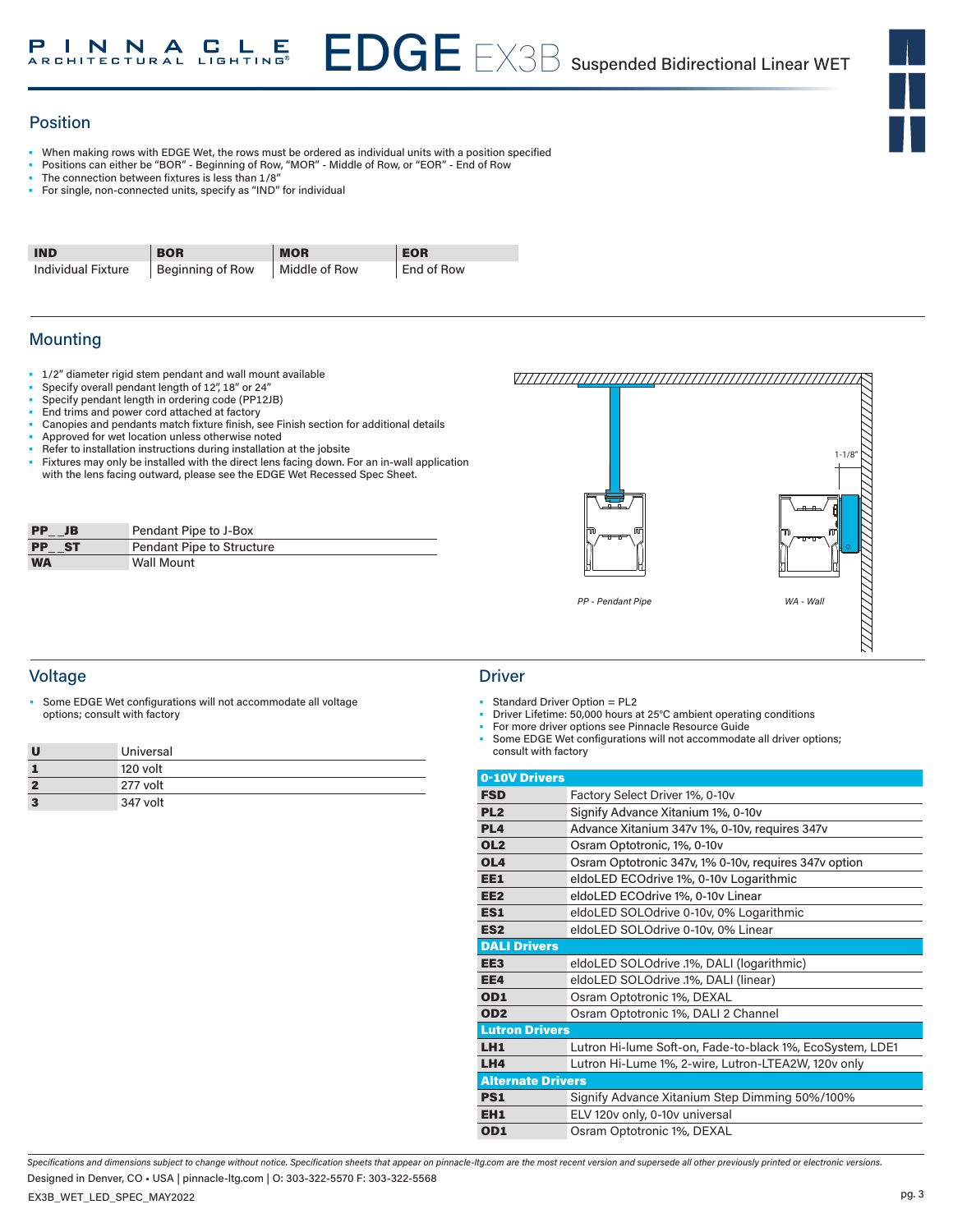## How to specify Circuiting, Battery and Emergency



Select fixture circuiting from options below

• Some EDGE Wet configurations will not accommodate all circuiting options, consult with factory

## **Circuiting**

|          | Single Circuit                |
|----------|-------------------------------|
|          | Dual Circuit                  |
| M        | Multi Circuit                 |
|          | <b>Emergency Circuit only</b> |
| <b>N</b> | Night Light Circuit only      |

 $2 +$ 

Battery and emergency section options are available in addition to fixture circuit

- Select battery and emergency section options below; factory shop drawing required
	- Some EDGE Wet configurations will not accommodate all circuiting options, consult with factory

## Battery and/or Emergency *If Required*



No battery or specific emergency section required

### **Battery**

- Select battery section type if required, indicate total QTY*. Example 2P*
- 90 minute battery runtime; test button is integral
- No battery option available for 2' lengths

- Half of direct fixture is on battery for 6', 7' or 8' housing lengths
- For more battery options available, see Pinnacle Resource Guide

| $\mathbf 0$ | No Battery                                |
|-------------|-------------------------------------------|
| ILL         | lota 10w Integral Lithium, Self Testing   |
| <b>IRH</b>  | lota 20w Remote                           |
| <b>PLL</b>  | Bodine 10w Integral Lithium, Self Testing |
| <b>PRH</b>  | Bodine 20w Remote                         |

- For Approximate Battery Lumen Output
- Multiply battery wattage X fixture LPW shown on Lumen Table
- $\text{-} 92.3$  (LPW) x 10 (watts) = 923 battery lumen output

## **Emergency**

- Select emergency section type if required, indicate total QTY. *Example 1E*
- Combine battery and emergency section ordering codes if both options
- are selected

| <b>FSG</b> | Factory Select ALCR, Automatic Load Control Relay |
|------------|---------------------------------------------------|
|            |                                                   |

| GI               | lota ETS DR, Emergency Lighting Control Device |
|------------------|------------------------------------------------|
| $G$ <sub>B</sub> | Bodine GTD, Emergency Lighting Control Device  |
| Æ                | Emergency circuit section                      |
| $\blacksquare$ N | Night Light circuit section                    |
|                  | Life Safety circuit section NO THROUGH WIRE    |

#### Combination Section Ordering Examples

- Single circuit, (1) 10w battery, (1) emergency section Ordering Code: 1-1P1E
- Multi circuit, (2) 10w battery, (2) emergency sections Ordering Code: M-2P2E
- Single circuit, (1) night light section Context Condering Code: 1-1N
- 
- Battery OR Emergency Ordering Examples
- Single circuit, 10w Integral Battery **Ordering Code: 1-1P**
- Emergency only, 10w Integral Battery Ordering Code: E-1P
- Single circuit, GTD required **Ordering Code: 1-1G**
- 
- 
- 
- 
- 

## Finish

- Standard powder-coat textured white, metallic silver, textured black, graphite or bronze painted finish; consult factory for chip of standard paint finishes
- Selecting a fixture finish other than white may impact lumen output; consult factory for more information

| W                        | White (white pendant & canopy)              |
|--------------------------|---------------------------------------------|
|                          | Metallic Silver (silver pendant & canopy)   |
| BL                       | Textured Black (black pendant & canopy)     |
| <b>BR</b>                | <b>Bronze</b> (bronze pendant & canopy)     |
| <b>GR</b>                | Graphite (graphite pendant & canopy)        |
| $\overline{\mathsf{cc}}$ | Custom Color (color match pendant & canopy) |

*Specifications and dimensions subject to change without notice. Specification sheets that appear on pinnacle-ltg.com are the most recent version and supersede all other previously printed or electronic versions.*

EX3B\_WET\_LED\_SPEC\_MAY2022 Designed in Denver, CO • USA | pinnacle-ltg.com | O: 303-322-5570 F: 303-322-5568

pg. 4